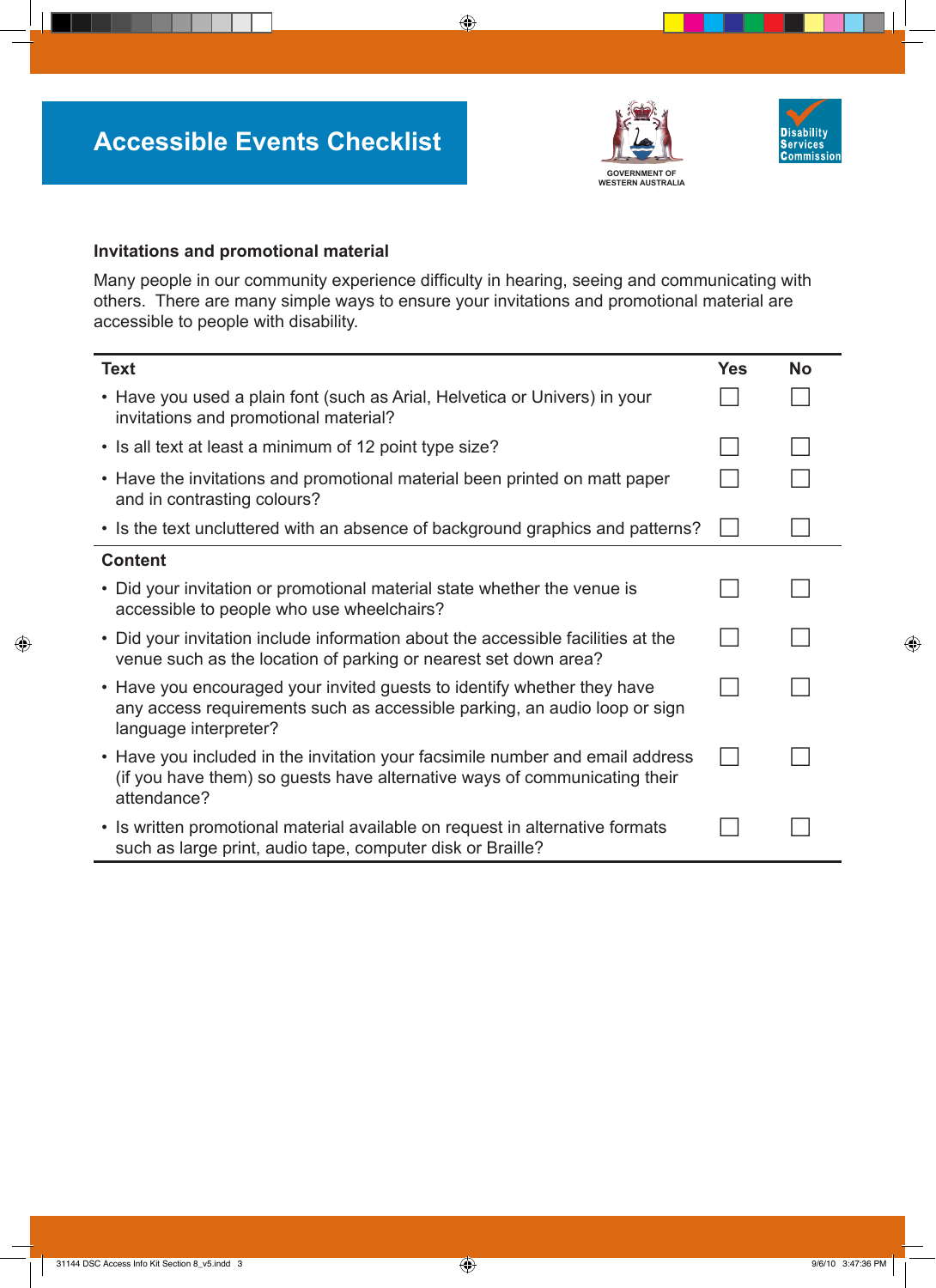# **External environment**

People with disability require a continuous, even, accessible path of travel. An accessible path of travel means there are no obstacles in the internal or external environment such as revolving doors, kerbs or steps.

# **Location of the nearest:**

| • Bus stop:<br><u> 1989 - Johann John Stone, markin film yn y brenin y brenin y brenin y brenin y brenin y brenin y brenin y br</u> |            |           |
|-------------------------------------------------------------------------------------------------------------------------------------|------------|-----------|
|                                                                                                                                     |            |           |
| <b>Accessible parking bays</b>                                                                                                      | <b>Yes</b> | <b>No</b> |
| • Does the venue have an accessible parking bay?                                                                                    |            |           |
| • Is the accessible parking bay/s identified by the international<br>symbol of access?                                              |            |           |
| - raised sign                                                                                                                       |            |           |
| - ground markings                                                                                                                   |            |           |
| • If the accessible parking is undercover is the roof a minimum of 2500 mm in<br>height to allow the use of a car top hoist?        |            |           |
| • Is the distance from the car park to entrance less than 40m?                                                                      |            |           |
| Continuous accessible path of travel                                                                                                |            |           |
| Is there a continuous accessible path of travel, including kerb ramps, to the<br>building from the:                                 |            |           |
| • Accessible parking bay/s?                                                                                                         |            |           |
| • Set down area?                                                                                                                    |            |           |
| • If there are steps to the building:                                                                                               |            |           |
| - Is there a ramp available for wheelchair users?                                                                                   |            |           |
| - Do all steps have handrails?                                                                                                      |            |           |
| - Is there a contrasting strip on step edges?                                                                                       |            |           |
| • If there is a ramp to the building:                                                                                               |            |           |
| $-$ Is the gradient no steeper than 1:14?                                                                                           |            |           |
| - Does the ramp lead to the main entrance?                                                                                          |            |           |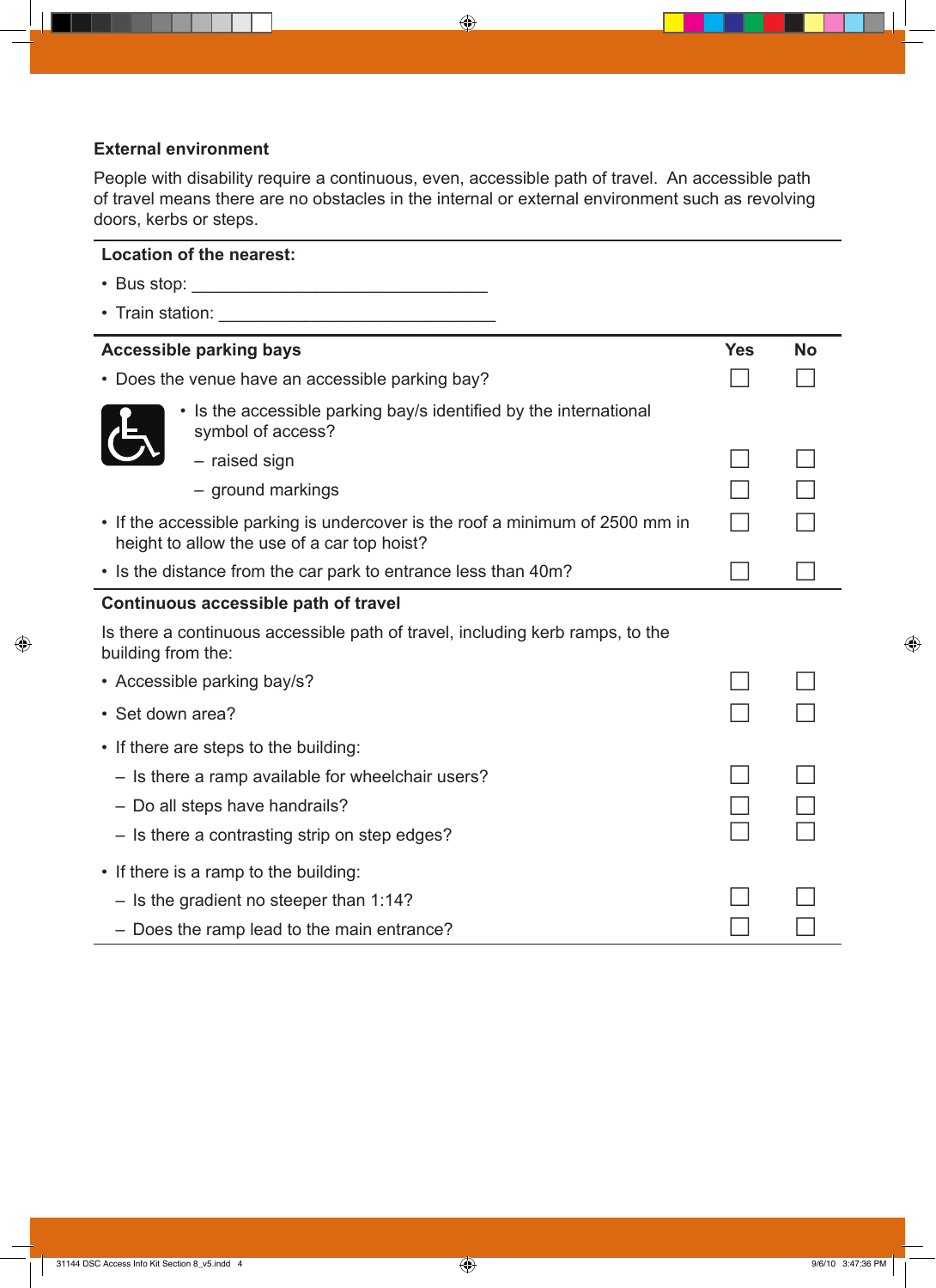# **The building**

| <b>Entrance</b>                                                                                                                          | <b>Yes</b> | <b>No</b> |
|------------------------------------------------------------------------------------------------------------------------------------------|------------|-----------|
| • Is the entrance threshold level?                                                                                                       |            |           |
| • If there is a step/s at the entrance of the doorway:                                                                                   |            |           |
| $-$ is there a ramp of not more than 450 mm in length and with a gradient<br>of 1 in 8?                                                  |            |           |
| • Is the entrance door easy to open?                                                                                                     |            |           |
| • Is the clear door space 800 mm (preferred) or 850 mm?                                                                                  |            |           |
| <b>Internal environment</b>                                                                                                              |            |           |
| • Is the inquiry or reception counter low enough for a wheelchair user?                                                                  |            |           |
| • Does the venue have an accessible path of travel from the front entrance<br>to all areas guests will use?                              |            |           |
| • If there are internal steps:                                                                                                           |            |           |
| - Do all steps have handrails?                                                                                                           |            |           |
| - Is there a contrasting strip on step edges?                                                                                            |            |           |
| • If there are ramps:                                                                                                                    |            |           |
| - Are they no steeper than $1:14?$                                                                                                       |            |           |
| - Do they have handrails?                                                                                                                |            |           |
| • Do all doors have a clear space 800 mm (preferred) or 850 mm?                                                                          |            |           |
| • If there is only a side approach to the door, is there 1200 mm clear space<br>in front of the door?                                    |            |           |
| • Does the venue have a non-slip floor surface or carpets with a firm low pile<br>of 6 mm or less?                                       |            |           |
| <b>Visibility</b>                                                                                                                        |            |           |
| • Are facilities in the venue clearly signed?                                                                                            |            |           |
| • Is the venue well lit?                                                                                                                 |            |           |
| • Are there any areas of high reflection or glare?                                                                                       |            |           |
| <b>Toilets</b>                                                                                                                           |            |           |
| • Does the venue have a unisex accessible toilet?                                                                                        |            |           |
| • Is the toilet situated on the same floor as the function?                                                                              |            |           |
| • Does the door have a clear space of 800 mm (preferred) or 850 mm?                                                                      |            |           |
| • If the door of the toilet door opens inwards is the space large enough for<br>the person in a wheelchair to shut the door once inside? |            |           |
| • Is there 950 mm space at one side of the toilet pan?                                                                                   |            |           |
| • Is there a grab rail next to the toilet at 800 mm – 810 mm high, preferably                                                            |            |           |

in an "L" shape?